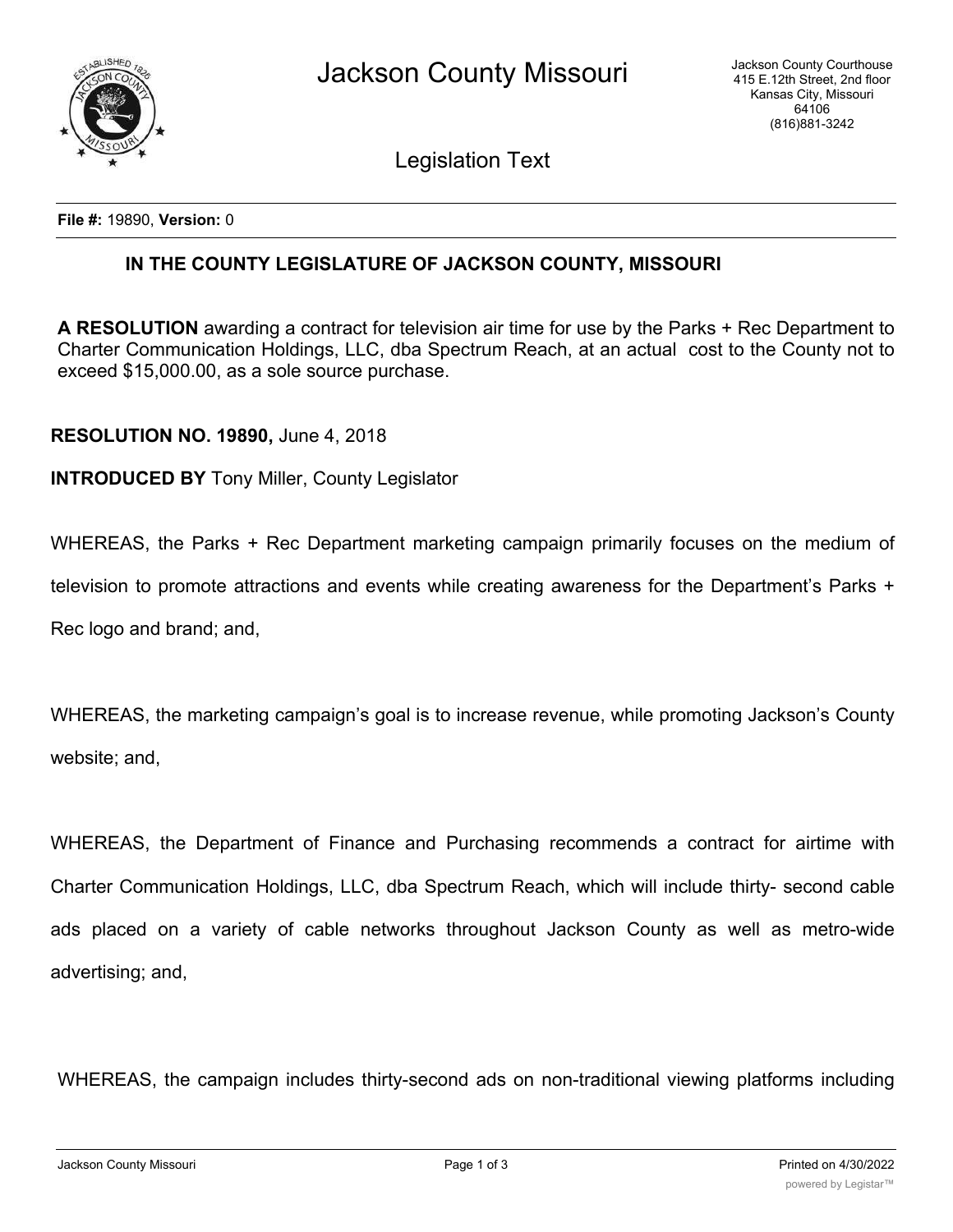on demand, mobile devices, AT&T, and Direct TV, and select third-party network apps; and,

WHEREAS, pursuant to section 1030.1 of the County Code, the Department of Finance and Purchasing, after conducting research on the availability of the needed services in the Jackson County market, recommends the award of a contract to Charter Communications Holdings as a sole source, as only the Spectrum Reach program offers the capability of combining cable television air time with non-traditional viewing platforms such as "on-demand" viewing, mobile devices, Direct TV, and third-party applications; now therefore,

BE IT RESOLVED by the County Legislature of Jackson County, Missouri, that award be made as recommended by the Department of Finance and Purchasing and that the Department be and hereby is authorized to execute any documents necessary to the accomplishment of the award; and,

BE IT FURTHER RESOLVED that the Department of Finance and Purchasing is authorized to make

all payments, including final payment on the contract.

Effective Date: This Resolution shall be effective immediately upon its passage by a majority of the Legislature.

APPROVED AS TO FORM:

**Chief Deputy County Counselor** County Counselor

Certificate of Passage

I hereby certify that the attached resolution, Resolution No. 19890 of June 4, 2018, was duly passed on June 11, 2018 by the Jackson County Legislature. The votes thereon were as follows:

 $\textsf{Yeas} \hspace{1cm} \frac{9}{2}$  Nays  $\frac{0}{2}$ 

 $\_$  , and the contribution of the contribution of  $\_$  . The contribution of  $\_$  ,  $\_$  ,  $\_$  ,  $\_$  ,  $\_$  ,  $\_$  ,  $\_$  ,  $\_$  ,  $\_$  ,  $\_$  ,  $\_$  ,  $\_$  ,  $\_$  ,  $\_$  ,  $\_$  ,  $\_$  ,  $\_$  ,  $\_$  ,  $\_$  ,  $\_$  ,  $\_$  ,  $\_$  ,  $\_$  ,  $\_$  ,